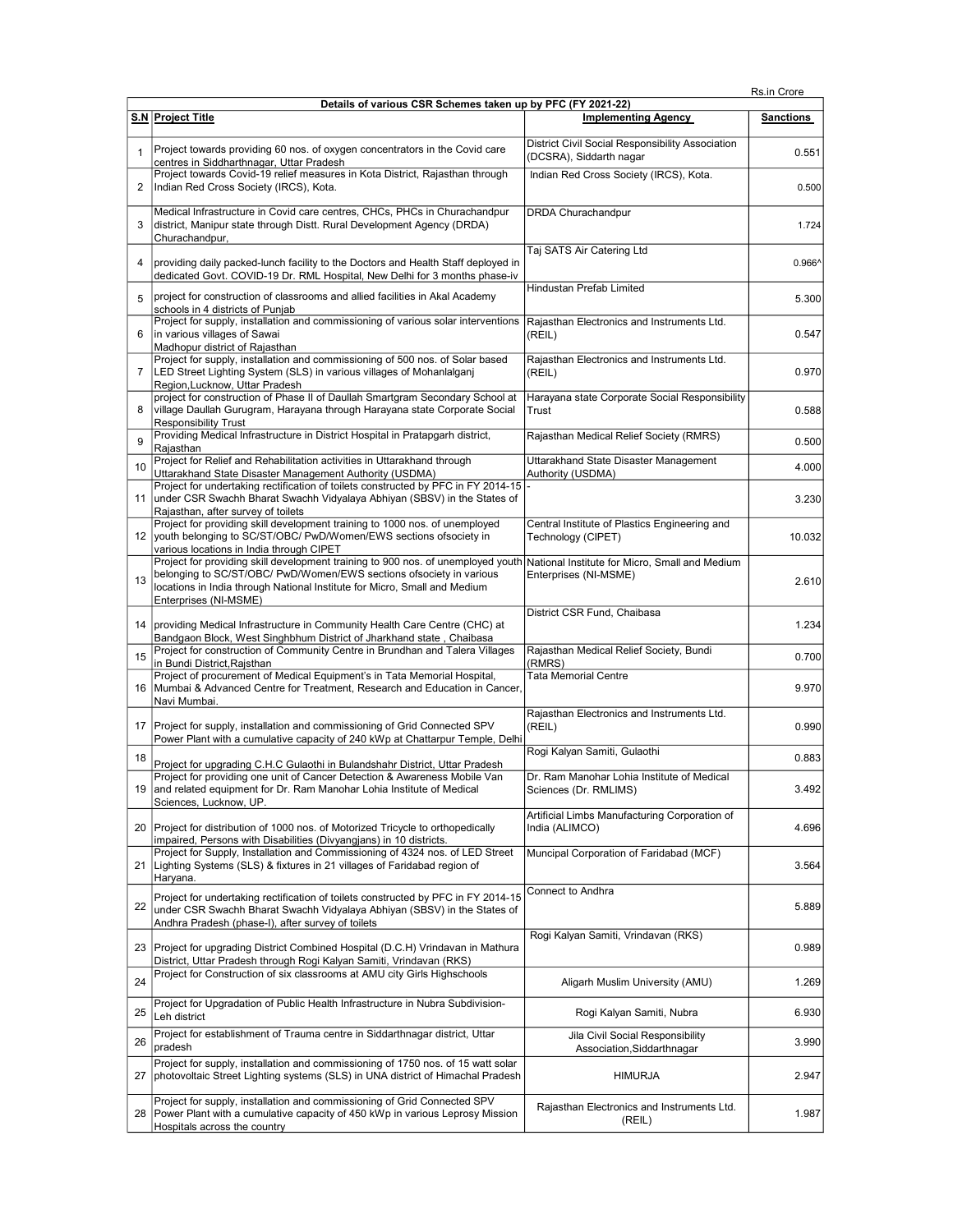| Project for Upgradation of Public Health Infrastructure in Machilipatnam region,  <br>29   Andhra Pradesh through District Admin. of Krishna of Andhra Pradesh | District Administration, Krishna | 5.066  |
|----------------------------------------------------------------------------------------------------------------------------------------------------------------|----------------------------------|--------|
| 30 Prime Minister's Citizen Assistance and Relief in Emergency Sitiuations Fund<br>(PM CARES)                                                                  | <b>PM Cares</b>                  | 50.000 |
| <sup>^</sup> Proiect Cancelled                                                                                                                                 |                                  |        |

|                         | ו וטוטטג טעווטטווטט                                                                                                                                                                                                                                                       |                                                      | Rs.in Crore      |  |
|-------------------------|---------------------------------------------------------------------------------------------------------------------------------------------------------------------------------------------------------------------------------------------------------------------------|------------------------------------------------------|------------------|--|
|                         | Details of various CSR Schemes taken up by PFC (FY 2020-21)                                                                                                                                                                                                               |                                                      |                  |  |
|                         | S.N Project Title                                                                                                                                                                                                                                                         | <b>Implementing Agency</b>                           | <b>Sanctions</b> |  |
| $\mathbf{1}$            | Contribution upto Rs. 200 Crore to PM CARES fund set up by the Central<br>Government as part of preventive initiatives against COVID 19 Pandemic                                                                                                                          | <b>PM Cares</b>                                      | 200.000          |  |
| 2                       | Procurement and Distribution of Medical facilities/Equipment's like Health<br>Masks, Sanitizers, Mechanical Ventilators, Personal Protection Equipment's<br>(PPE) etc. and other Relief items including ration etc. in Bulandshahr District,<br><b>Uttar Pradesh</b>      | District Administration, Bulandshar                  | 0.500            |  |
| 3                       | Procurement and Distribution of Medical facilities/Equipment's like Health<br>Masks, Sanitizers, Mechanical Ventilators, Personal Protection Equipment's<br>(PPE) etc. and other Relief items including ration etc. in Siddharthnagar                                     | District Administration, Siddarth nagar              | 0.500            |  |
| $\overline{\mathbf{A}}$ | Procurement and Distribution of Medical facilities/Equipment's like Health<br>Masks, Sanitization Material and Personal Protection Equipment's (PPE) in<br>Arrah district, Bihar as part of Preventive Measures of COVID 19 Pandemic                                      | <b>PGCIL</b>                                         | 0.078            |  |
| 5                       | Providing daily Packed-Lunch facility to the Doctors and Health Staff deployed<br>in dedicated Govt. COVID-19 Hospital in Dr. RML Hospital, New Delhi-Phase-I                                                                                                             | Taj SATS Air Catering Ltd                            | 0.637            |  |
| 6                       | Procurement and distribution of Medical facilities/Equipment's like<br>Thermometer, Masks, Gloves, Personal Protection Equipment's (PPE) etc. and<br>other Relief items including food, ration etc. as part of preventive measures of<br>COVID-19 in the state of Manipur | Indian Redcross society Manipur                      | 0.200            |  |
| $\overline{7}$          | Providing daily Packed-Lunch facility to the Doctors and Health Staff deployed<br>in dedicated Govt. COVID-19 Hospital in Dr. RML Hospital, New Delhi-Phase-II                                                                                                            | Taj SATS Air Catering Ltd                            | 0.637            |  |
| 8                       | Procurement and Distribution of PPE kits (5000 nos.) and Ambulance Vehicles<br>(05 nos.) etc. to Uttarakhand State Govt. as part of preventive measures<br>against COVID 19                                                                                               | <b>NTPC Ltd</b>                                      | 1.225            |  |
| 9                       | Project for Training, Research and Enterprenurship development in Smart Grid<br>through IIT                                                                                                                                                                               | Indian Institute of Technology, Kanpur               | 1.344            |  |
|                         | 10 Project for Procurement and Distribution of Medical facilities/Equipment's in<br>Arrah district, Bihar through NHPC Ltd as part of Preventive Measures of<br>COVID 19 Pandemic                                                                                         | <b>NHPC Ltd</b>                                      | 0.043            |  |
| 11                      | Project for providing 5000 SPV LED Lanterns for soldiers of Indian Army-Phase<br>Ш.                                                                                                                                                                                       | Rajasthan Electronics and Instruments Ltd.<br>(REIL) | 0.840            |  |
| 12                      | Providing daily Packed-Lunch facility to the Doctors and Health Staff deployed<br>in dedicated Govt. COVID-19 Hospital in Dr. RML Hospital, New Delhi-Phase-III Taj SATS Air Catering Ltd                                                                                 |                                                      | 2.028            |  |
| 13                      | Project for procurement and distribution of Cold Chain Equipment (CCE) as<br>part of COVID-19 vaccination programme (Dadar nagar haveli, Sikkim and<br>Mizoram)                                                                                                           | <b>PGCIL</b>                                         | 0.537            |  |
| 14                      | Providing financial assistance upto Rs. 0.50 crore plus GST towards<br>airingjingles on FM channels for Mass Awareness Campaign on ' Swachhta'                                                                                                                            | PFC-PR Unit                                          | 0.142            |  |
| 15                      | Providing Financial contribution of Rs 15 Lakhs (approx.) to Para BocciaSports<br>Welfare Society for provision of Sports equipments to National<br>ParalympicAthletes                                                                                                    | Para BocciaSports Welfare Society                    | 0.147            |  |
| 16                      | Mass Awareness Campaign on COVID-related Social Behavior Norms in<br>Aspirational districts identified by NITI Aayog                                                                                                                                                      |                                                      | 4.121            |  |

|                |                                                                                                                               |                                            | Rs.in Crore      |
|----------------|-------------------------------------------------------------------------------------------------------------------------------|--------------------------------------------|------------------|
|                | Details of various CSR Schemes taken up by PFC (FY 2019-20)                                                                   |                                            |                  |
|                | S.N Project Title                                                                                                             | <b>Implementing Agency</b>                 | <b>Sanctions</b> |
|                |                                                                                                                               |                                            |                  |
|                | Project for construction of 200 Anganwadi centres along with provision of other  District Programme Office, Ferozepur, Punjab |                                            | 19.062           |
|                | infrastructural facilities in Ferozepur District, Punjab                                                                      |                                            |                  |
| $\mathfrak{p}$ | Project for Creating 100 model Aaganwadi centres along with provision of other District Administration, Shravasti"            |                                            | 4.180            |
|                | Infrastructural facilities in Shravasti District. Uttar Pradesh                                                               |                                            |                  |
| 3              | Project for Construction of Building of Govt. Higher Secondary                                                                | District Panchayat Kannur                  | 3.000            |
|                | School, Munderi, Kannur (Kerala)                                                                                              |                                            |                  |
| 4              |                                                                                                                               | <b>L&amp;T Construction</b>                | 1.650            |
|                | Project for Conducting Skill Development Training for Unemployed Youth                                                        |                                            |                  |
|                | belongs to SC/ST/OBC/PwD/Women/EWS sections of society-500 person                                                             |                                            |                  |
| 5              | Project for Supply, Installation and Commissioning of 500 nos. of Solar                                                       | Rajasthan Electronics and Instruments Ltd. |                  |
|                | Photovoltaic LED Street Lighting Systems (SLSs) in various villages of                                                        | (REIL)                                     | 1.116            |
|                | Hamirpur, Himachal Pradesh                                                                                                    |                                            |                  |
| 6              | Project for providing 5000 nos. SPV LED Lanterns for Soldiers of Indian Army                                                  | Rajasthan Electronics and Instruments Ltd. | 0.840            |
|                |                                                                                                                               | (REIL)                                     |                  |
|                | Transforming Tribal Health Care Centres, Upgradation of Integrated Disease                                                    | District Administration, Bhupalpalli       |                  |
|                | Diagnostics Facilities including Thalassemia disease day Care and Nutrition                                                   |                                            | 8.743            |
|                | Rehabilitation Centrers (NRC) in aspirational district Bhupalpalli, Telangana                                                 |                                            |                  |
|                |                                                                                                                               |                                            |                  |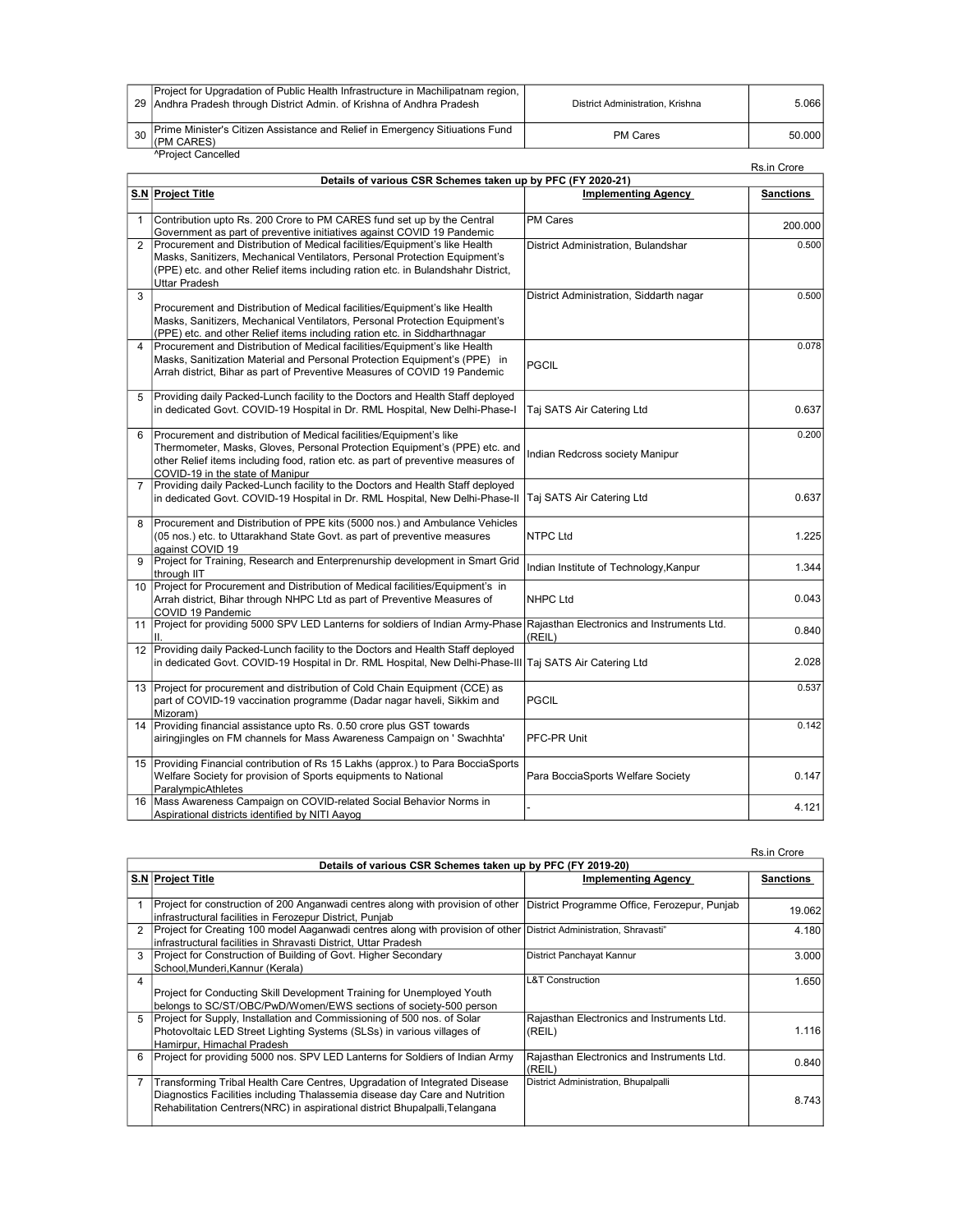| 8  | Project for construction of Ground Floor of 100 Bedded Multi Specialty Hospital   Hindustan Prefab Limited<br>at Trimbakeshwar Nashik for Shri Ramkrishna Arogya Sansthan                                                                                                            |                                                                | 7.817                |
|----|--------------------------------------------------------------------------------------------------------------------------------------------------------------------------------------------------------------------------------------------------------------------------------------|----------------------------------------------------------------|----------------------|
| 9  | Financial assistance to National Skill Development Fund (NSDF) towards                                                                                                                                                                                                               | National Skill Development Fund                                |                      |
|    | project for conducting Skill Development Training (3630 persons)                                                                                                                                                                                                                     |                                                                | 10.000               |
| 10 | Project for Up-gradation of Government Schools in Siddarthnagr District, Uttar<br>Pradesh                                                                                                                                                                                            | District Administration, Siddarth nagar                        | 9.293                |
| 11 | Development of Sub Health Centres 'Anganwadi centres' provision of mobility                                                                                                                                                                                                          | District Administration, Bhadradi kothagudem                   |                      |
|    | for health providers, and development of digital classrooms in selected<br>Government schools in aspirational district of Bhadradri Kothagudem,                                                                                                                                      |                                                                | 6.290                |
| 12 | Telangna<br>Financial assistance to Energy Efficient Interventions for improving Education                                                                                                                                                                                           | District Administration, Bhupalpalli                           |                      |
|    | and Health standards in Tribal Resdential schools and Hostels & providing<br>Digital Classrooms in Tribal schools in aspirational district Bhupalpalli and<br>Mulug of Telangana state                                                                                               |                                                                | 10.510               |
|    | 13 Project for the provision of adequate sanitation infrastructure and waste<br>management operations during 550th Birth Anniversary Celebrations of Guru                                                                                                                            | Punjab Municipal Infrastructure Development<br>Company (PMIDC) |                      |
|    | Nanak Dev Ji in Sultanpur Lodhi, District Kapurthala, Punjab' through Punjab<br>Municipal Infrastructure Development Company (PMIDC)                                                                                                                                                 |                                                                | 4.923                |
|    | 14   Project for construction of 100 bedded district hospital building for 'In - patient                                                                                                                                                                                             | Directorate of Hospital and Medical education                  |                      |
|    | department (IPD)' block in Aspirational District of Mamit, Mizoram                                                                                                                                                                                                                   | Health & Family Welfare Department Govt. of<br>Mizoram         | 12.554               |
| 15 | Project for construction of Modular Operation theatre room in two hospitals in<br>Majorganj and Pupri in Sitamarhi District, Bihar through District Administration<br>Sitamarhi                                                                                                      | District Administration, Sitamarhi                             | $0.944$ <sup>^</sup> |
| 16 | Project for construction of Two No. of Modular Operation theatre room in<br>District Hospital in Siddharthnagar, Uttar Pradesh                                                                                                                                                       | District Administration, Siddarth nagar                        | 0.934                |
|    | 17 Project for the provision of aids and appliances in the form of                                                                                                                                                                                                                   | District Administration, Bhadradri Kothagudem                  |                      |
|    | motorized tricycles to People with disabilities (PWD) in Aspirational District of<br>Bhadradri Kothaqudem, Telangana.                                                                                                                                                                |                                                                | 0.734                |
|    | 18 Project for Supply, Installation and Commissioning of 500 nos. of Solar                                                                                                                                                                                                           | Rajasthan Electronics and Instruments Ltd.                     |                      |
|    | Photovoltaic LED Street Lighting Systems (SLSs) in various villages of Kairana<br>of Uttar Pradesh                                                                                                                                                                                   | (REIL)                                                         | 1.116                |
| 19 | Project for Conducting Skill Development Training for 500 nos. of unemployed<br>Youth belongs to SC/ST/OBC/PwD/Women/EWS categories through IGIAT                                                                                                                                    | Indo-German Institute of Advanced Technology<br>(IGIAT)        | 0.265                |
| 20 | Project for reconstruction & restoration of Kedarnath town and surrounding<br>areas through ShriKedarnath Utthan Charitable Trust (KUCT) Govt. of<br>Uttarakhand                                                                                                                     | ShriKedarnath Utthan Charitable Trust (KUCT)                   | 25.965               |
| 21 | Project for Supply, Installation and Commissioning of fully equipped Modular<br>Operation Theatre (OT)                                                                                                                                                                               | Rotary Ambala cancer & General Hospital<br>(RACGH) Ambala      | 1.182                |
|    | 22 Project for Supply, Installation and Commissioning of Grid connected SPV                                                                                                                                                                                                          | Rajasthan Electronics and Instruments Ltd.                     |                      |
|    | Power Plants with a cumulative capacity of 100 kwP at ISKCON Temple, New<br>Delhi                                                                                                                                                                                                    | (REIL)                                                         | 0.483                |
|    | 23 Project for providing 5 kWp Stand Alone SPV Power Plants in each 37 nos. of<br>ASHA Schools supported by Army Wives Welfare Association (AWWA) all over ((REIL)                                                                                                                   | Rajasthan Electronics and Instruments Ltd.                     | 1.762                |
|    | India.                                                                                                                                                                                                                                                                               |                                                                |                      |
|    | 24 Setting up of Women's Convenience Lounge at Barakhamba Road Metro<br>Station                                                                                                                                                                                                      | Pioneer Publicity Corporation Ltd                              | 1.845                |
| 25 | Financial assistance for distribution of Masks and Hand Sanitizers in the state<br>of Rajasthan as part of Preventive Measures against COVID-19                                                                                                                                      | <b>Indian Redcross Society</b>                                 | 0.500                |
| 26 | Impact assessment study through Administrative Staff College of India (ASCI),<br>Hyderabad on 'Impact on Project for Skill Development Programme for<br>Unemployed youth of SC/ST/OBC/EWS of society categories during FY 2016-<br>17& FY 2017-18                                    | Administrative Staff College of India (ASCI)                   | 0.068                |
|    | 27   Impact assessment study through Indo German Institute of Advance<br>Technology (IGIAT), on "Impact of Construction of toilets constructed in Govt.<br>Schools of Andhra Pradesh under Swachh Bharat Swachh Vidyalay Abhiyan."                                                   | Indo German Institute of Advance Technology<br>(IGIAT)         | 0.100                |
| 28 | Impact assessment study through Centre of Energy Studies and Research<br>(CESR), DAVV, Indore, on 'Impact of Solar Community Irrgation Schemes for<br>1000 Hectares area in Chhattisgarh State                                                                                       | Centre of Energy Studies and Research<br>(CESR)                | 0.060                |
| 29 | Addition of CSR Works in Project of Development works in the 3 blocks (Piro,<br>Bihiya, Jagdishpur) of Arrah District, Bihar-Bhojpur Village Development<br>Programme" in addition to the initial sanction of Rs.18.52 crore plus 8%<br>agency charges.<br><b>^Project Cancelled</b> | NHPC Ltd CSR fund PFC                                          | 2.640                |

|   | <u>I IVICUL OUIIUCIICU</u>                                                  |                                    | Rs.in Crore      |
|---|-----------------------------------------------------------------------------|------------------------------------|------------------|
|   | Details of various CSR Schemes taken up by PFC (FY 2018-19)                 |                                    |                  |
|   | S.N Project Title                                                           | <b>Implementing Agency</b>         | <b>Sanctions</b> |
|   |                                                                             |                                    |                  |
|   | Pradhan Mantri Sahaj Bijli Har Ghar Yojana' (SAUBHAGYA) at the cost of Rs.  | PR unit (PFC)                      | 41.396           |
|   | 41.40 crore (appx.) in the state of Jharkhand under CSR activity of PFC     |                                    |                  |
|   |                                                                             |                                    |                  |
| 2 | Project of Development works in the 3 blocks (Piro, Bihiya, Jagdishpur) of  | <b>INHPC Limited</b>               | 20.255           |
|   | Arrah District, Bihar-Bhojpur Village Development Programme.                |                                    |                  |
| 3 | Construction of Building of Brij Mohan School for the Blind in Meerut under | INBCC India Limited                | 4.430            |
|   | <b>IPFC's CSR initiative</b>                                                |                                    |                  |
| 4 | Project for Providing Renewable Energy systems in various backward          | New & Renewable Energy Development | 2.325            |
|   | villages/blocks of Durgi and Veldurthy Mandals in Guntur District, Andhra   | Corporation of Andhra Pradesh Ltd. |                  |
|   | <b>Pradesh</b>                                                              | (NREDCAP)                          |                  |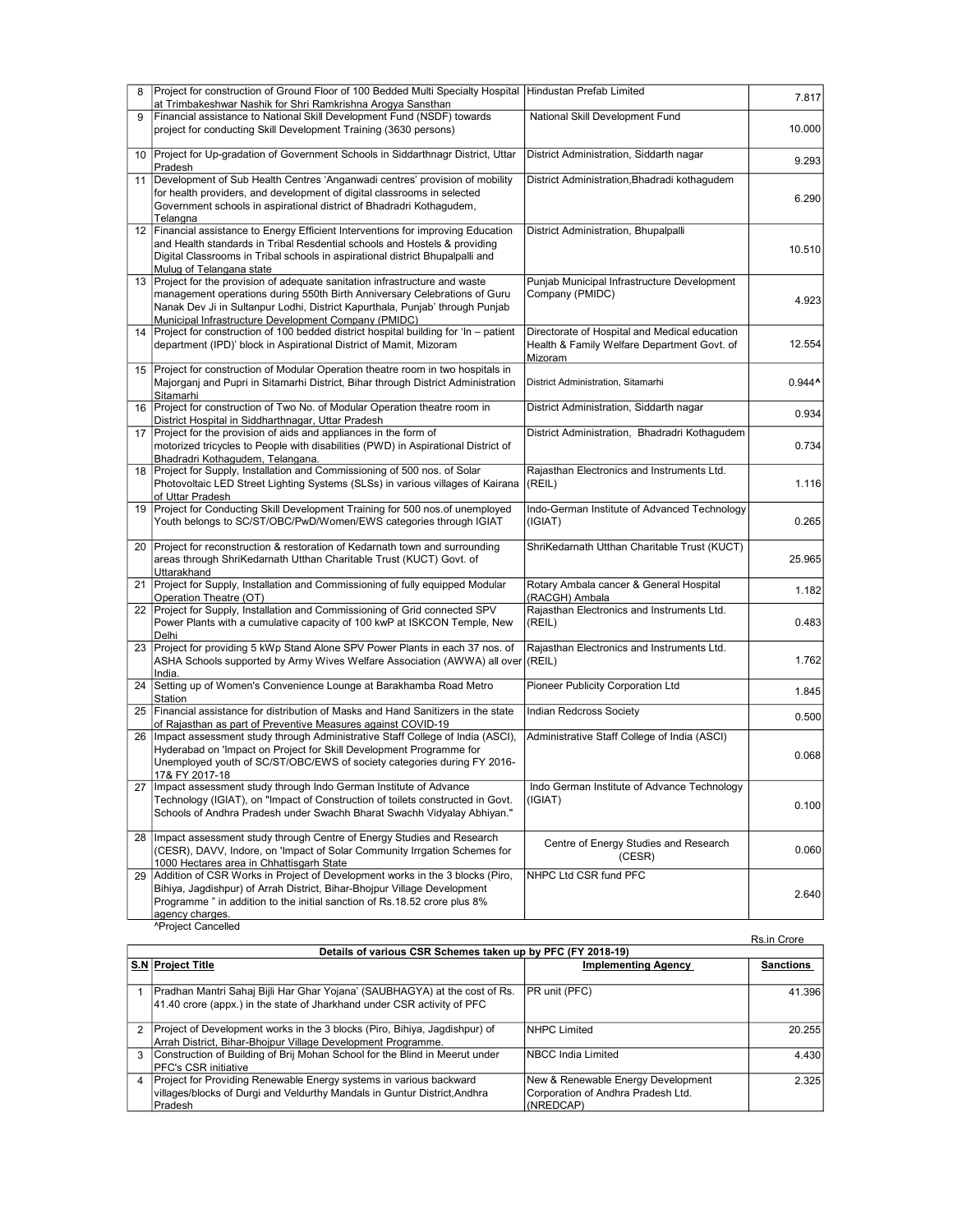| 5              | Project for Supply, installation and commissioning of 500 nos. of LED based                                                                                    | Rajasthan Electronics and Instruments Ltd.           | 1.130 |
|----------------|----------------------------------------------------------------------------------------------------------------------------------------------------------------|------------------------------------------------------|-------|
|                | Solar Street Lighting System (SLS) in various villages of Agra Parliamentary                                                                                   | (REIL)                                               |       |
|                | Constituency, Uttar Pradesh                                                                                                                                    |                                                      |       |
| 6              | Project for Supply, installation and commissioning of 500 nos. of LED based                                                                                    | Rajasthan Electronics and Instruments Ltd.           | 1.130 |
|                | Solar Street Lighting System (SLS) in various villages of Purnia Parliamentary                                                                                 | (REIL)                                               |       |
|                | Constituency, Bihar                                                                                                                                            |                                                      |       |
| $\overline{7}$ | Project for Supply, installation and commissioning of 500 nos. of LED based<br>Solar Street Lighting System (SLS) in various villages of Lalganj Parliamentary | Rajasthan Electronics and Instruments Ltd.<br>(REIL) | 1.130 |
|                | Constituency, Uttar Pradesh                                                                                                                                    |                                                      |       |
| 8              | Project for Supply, installation and commissioning of 500 nos. of LED based                                                                                    | Rajasthan Electronics and Instruments Ltd.           | 1.130 |
|                | Solar Street Lighting System (SLS) in various villages of Baghpat                                                                                              | (REIL)                                               |       |
|                | Parliamentary Constituency, Uttar Pradesh                                                                                                                      |                                                      |       |
| 9              | Financial assistance for appointment of consultants through South Delhi                                                                                        | South Delhi Muncipal Corporation (SDMC)              | 0.183 |
|                | Muncipal Corporation (SDMC) for project for sanitation, cleanliness and                                                                                        |                                                      |       |
|                | environment improvement in and around Kalkaji temple                                                                                                           |                                                      |       |
| 10             | Providing financial assistance for infrastructure works in Dr.KB hegdewar                                                                                      | Goa State Infra. Development Corporation<br>(GSIDC)  | 3.000 |
| 11             | School in Tiwadi, Goa under PFC's CSR initiative<br>Project for supply, installation and commissioning of 500 nos. LED based Solar                             | Rajasthan Electronics and Instruments Ltd.           | 1.395 |
|                | Street Lighting System (SLS) in various villages of Mahbubnagar and Ranga                                                                                      | (REIL)                                               |       |
|                | Reddy Districts in Telangana state.                                                                                                                            |                                                      |       |
|                | 12 Project of creating Adarsh Panchayat project in three villages, Bhandari, Manchi                                                                            | <b>PTC Foundation Trust</b>                          | 2.557 |
|                | and maheshpur of Bhandari Panchayat in Belsand Block, Sitamarhi District of                                                                                    |                                                      |       |
|                | Bihar and transformation of two Government Schools in Bhandari.                                                                                                |                                                      |       |
|                |                                                                                                                                                                |                                                      |       |
| 13             | Impact assessment study through Administrative Staff College of India (ASCI),                                                                                  | Administrative Staff College of India (ASCI)         | 0.045 |
|                | Hyderabad on 'Impact on Fitment Cochlear Implants to 100 nos. Hearing<br>Impaired children                                                                     |                                                      |       |
| 14             | Project for Supply, installation and commissioning of 100 nos. of Solar PV High-                                                                               | Rajasthan Electronics and Instruments Ltd.           | 1.060 |
|                | mast Lighting Systems in various locations of Giridih Region, Jharkhand under                                                                                  | (REIL)                                               |       |
|                | CSR initiative of PFC                                                                                                                                          |                                                      |       |
| 15             | Project for Supply, installation and commissioning of 500 nos. LED based Solar                                                                                 | Central Electronics Limited (CEL)                    | 1.420 |
|                | Street Light System (SLS) in various villages of Banda region, Uttar Pradesh                                                                                   |                                                      |       |
|                |                                                                                                                                                                |                                                      |       |
| 16             | Project for Supply, installation and commissioning of 100 nos. of Solar PV High- U.P Small Industries Corporation Ltd. (UPSIC                                  |                                                      | 1.148 |
|                | mast Lighting Systems (White LED) (SHMLS) in various villages of Basti<br>Region, Uttar Pradesh                                                                |                                                      |       |
| 17             | Project for supply, installation and commissioning of 500 nos. of LED based                                                                                    | Rajasthan Electronics and Instruments Ltd.           | 1.395 |
|                | Solar Street Lighting System (SLS) in various villages of Bikaner Region(Phase-(REIL)                                                                          |                                                      |       |
|                | II), Rajasthan.                                                                                                                                                |                                                      |       |
| 18             | Project for supply, installation, commissioning of 100 nos. of Solar PV                                                                                        | U.P Small Industries Corporation Ltd. (UPSIC         | 1.148 |
|                | Highmast Lightening System (White LED) (SHMLS) in various villages of                                                                                          |                                                      |       |
|                | Siddharthnagar District, Uttar Pradesh                                                                                                                         |                                                      |       |
| 19             | Financial Contribution of Rs.2 Crore to Swachh Kumbh Kosh for the benefit of<br>Sanitation Workers engaged in Kumbh Mela 2019 under PFC's CSR initiatives      | Swachh Kumbh Kosh , Prayagraj Mela<br>Pradhikaran    | 2.000 |
|                |                                                                                                                                                                |                                                      |       |
| 20             | Financial Assistance to Project for installation of RO units in 646                                                                                            | District Education Officer (Primary) and             | 6.763 |
|                | Government/Government aided Schools of Ferozepur District, Punjab under                                                                                        | (Secondary) Ferozepur                                |       |
|                | PFC's CSR initiatives                                                                                                                                          |                                                      |       |
| 21             | Financial Assistance to Project for Up-gradation of Government Schools (1280)                                                                                  | <b>District Administration Shravasti</b>             | 9.658 |
|                | Nos.) & District Library in Shravasti District, Uttar Pradesh                                                                                                  |                                                      |       |
| 22             | Project for Up-gradation of Selected Government Schools and other                                                                                              | District Administration, South Sikkim                | 0.934 |
| 23             | Infrastructure Development Works in South Sikkim District.<br>Project for Up-gradation of various Government Schools in Khammam District,                      | District Administration, Khammam                     | 9.461 |
|                | Telangana.                                                                                                                                                     |                                                      |       |
| 24             | Project for Supply, installation and commissioning of operating micro scope in                                                                                 | Bhagwan Mahaveer Cancer Hospital &                   | 1.367 |
|                | <b>BMCHRC, Jaipur</b>                                                                                                                                          | Research Centre, Jaipur(BMCHRC)                      |       |
| 25             | Project for Supply, installation of 250 Nos. of India Mark II Hand pumps for                                                                                   | Uttar Pradesh Jal Nigam(UPJN)                        | 0.977 |
|                | Drinking Water purposes in Mirzapur Region, Uttar Pradesh                                                                                                      |                                                      |       |
| 26             | Supplementary Project: Project of creating Adarsh Panchayat in Bhandari                                                                                        | <b>PTC Foundation Trust</b>                          | 1.670 |
|                | Panchayat Sitamarhi District, Bihar and transformation of Existing projects<br>intervention two Government Schools in Bhandari and Construction of             |                                                      |       |
|                | Community Hall under CSR as an addendum to supplementary project                                                                                               |                                                      |       |
|                |                                                                                                                                                                |                                                      |       |
| 27             | Project for providing Health and Fitness equipment in Delhi                                                                                                    |                                                      | 0.970 |
| 28             | Project for Supply, installation and commissioning of 12 nos. of Solar PV                                                                                      | Rajasthan Electronics and Instruments Ltd.           | 0.127 |
|                | Highmast Lighting Systems (SHMLS) in various locations of Khagaria Distt.                                                                                      | (REIL)                                               |       |
|                | Bihar                                                                                                                                                          |                                                      |       |
| 29             | Impact assessment study through Indian Institute of Public Administrative                                                                                      | Indian Institute of Public Administration (IIPA)     | 0.026 |
|                | (IIPA) on 'Impact of Employment oriented training and skill development<br>programme for SC/ST/OBC/Women & EWS of society for 2000 persons under               |                                                      |       |
|                | PFC's CSR initiative through Construction Industry Development Council                                                                                         |                                                      |       |
|                | (CIDC) sanctioned in FY 2016-17                                                                                                                                |                                                      |       |
| 30             | Project for supply, installation and commissioning of 500 nos. LED based Solar                                                                                 | Central Electronics Limited (CEL)                    | 1.128 |
|                | Street Ligthing System in various villages of Basti Region, Uttar Pradesh.                                                                                     |                                                      |       |
|                |                                                                                                                                                                |                                                      |       |
| 31             |                                                                                                                                                                |                                                      | 3.256 |
|                | Project for installation of 20 no's of portable and Compact Transfer Stations<br>(PCTS) along with the allied civil work across Lucknow city, Uttar Pradesh    | Lucknow Municipal Corporation (LMC)                  |       |
| 32             | Project for providing portable Solar Micro Pumping System (PSMP) to 20 Gram                                                                                    |                                                      | 0.688 |
|                | Panchayat in Baghpat Region, Uttar Pradesh                                                                                                                     | FITT-IIT Delhi                                       |       |
| 33             | Project for Providing Skill Development Training to 140 Nos. Unemployed                                                                                        |                                                      | 0.438 |
|                | Youth belonging to SC/ST/OBC/PwD/Women/EWS sections of society in                                                                                              | AFC India Limited (AFC)                              |       |
|                | Kanyakumari District (Tamil Nadu)                                                                                                                              |                                                      |       |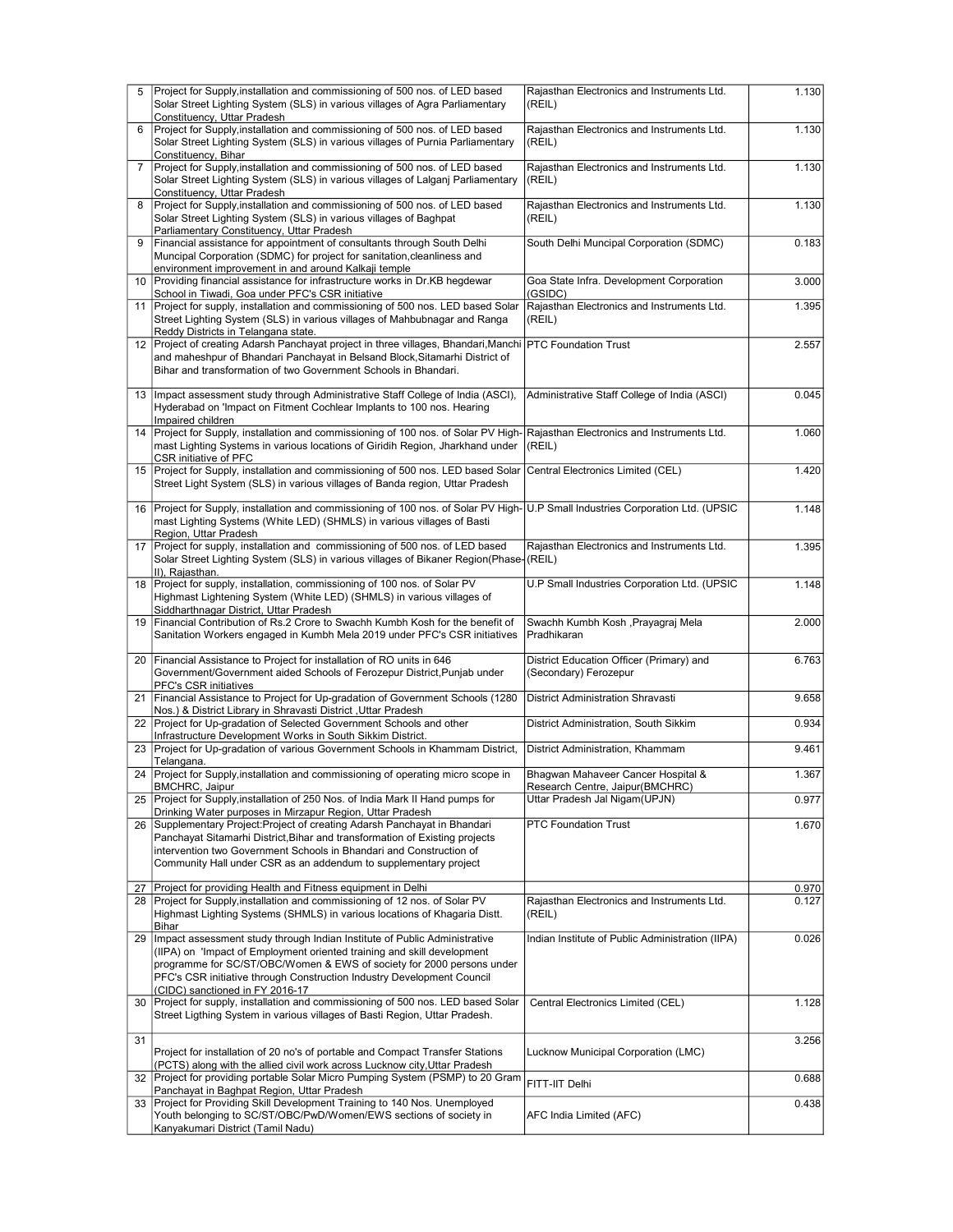| 34 Construct new hostel building for SC/ST students in campus of V.M.H.E High IExecutive Engineer, Local Area Engineering 3 |                     | 3.8391 |
|-----------------------------------------------------------------------------------------------------------------------------|---------------------|--------|
| School, siwan through Executive Engineer, Local Area Engineering                                                            | Organisation (LAEO) |        |
| <b>Organisation (LAEO)</b> Work Division-1 Siwan                                                                            |                     |        |

|                |                                                                                                                                                                                                                                                                                                                  |                                                                                             | Rs.in Crore          |
|----------------|------------------------------------------------------------------------------------------------------------------------------------------------------------------------------------------------------------------------------------------------------------------------------------------------------------------|---------------------------------------------------------------------------------------------|----------------------|
|                | Details of various CSR Schemes taken up by PFC (FY 2017-18)                                                                                                                                                                                                                                                      |                                                                                             |                      |
|                | S.N Project Title                                                                                                                                                                                                                                                                                                | <b>Implementing Agency</b>                                                                  | <b>Sanctions</b>     |
| 1              | Financial Assistance of Rs. 15 Crore to the Project for conducting skill<br>development training for 2500 nos. of unemployed youth belonging to<br>SC/ST/OBC/PwD/Women/EWS of society through CIPET phase-II.                                                                                                    | Central Institute of Plastics Engineering and<br>Technology (CIPET)                         | 15.000               |
| 2              | Financial Assistance of Rs. 0.98 Crore (approx.) to 'Project for Supply,<br>Installation and Commissioning of 450 nos. of LED based Solar Street Lighting<br>System (SLS) in various villages in Bijnor Parliamentary constituency of Uttar<br>Pradesh through Rajasthan Electronics and Instruments Ltd. (REIL) | Rajasthan Electronics and Instruments Ltd.<br>(REIL)                                        | 0.981                |
| 3              | Financial Assistance of Rs. 2.18 Crore to 'Project for Supply and Installation of<br>500 Nos. India Mark II Hand Pumps<br>for Drinking Water purposes in Rural<br>Areas of Machhalishahar Region, Jaunpur District, Uttar Pradesh through Uttar<br>Pradesh Jal Nigam (UPJN)                                      | Uttar Pradesh Jal Nigam (UPJN)                                                              | 2.180                |
| $\overline{4}$ | Extension of scope of work Providing running water supply for toilets and mass<br>hand wash units in the schools where toilets where constructed under SBSV in<br>Rajasthan with financial support from PFC                                                                                                      | Rajasthan Council of Elementary Education                                                   | 0.052                |
| 5              | Financial assistance to Project of Supply and Installation of 1725 No. of<br>Benches-Desks in Govt. Schools of Madhepura District through Bihar<br>Education Project SSA, Madhepura                                                                                                                              | <b>BEPC SSA Madhepura</b>                                                                   | 1.988^               |
| 6              | Financial assistance to 'Project for Supply, installation and commissioning of<br>500 nos. of LED based Solar Street Lighting System (SLS) in Akbarpur, Kanpur<br>Dehat of Uttar Pradesh through Uttar Pradesh Small Industries Corporation<br>Limited (UPSIC)                                                   | Uttar Pradesh Small Industries Corporation<br>Limited (UPSIC)                               | 1.070                |
| $\overline{7}$ | Financial assistance for up-gradation of selected Primary Schools in Lucknow<br>through UP Basic Education Lucknow                                                                                                                                                                                               | <b>UP Basic Education</b>                                                                   | 0.133                |
| 8              | Financial assistance to Project for conducting Skill Development Training for<br>Unemployed Youth belongs to SC/ST/OBC/PwD/Women/EWS sections of<br>society - 3000 persons through the implementing agency L&T Construction                                                                                      | <b>L&amp;T Construction</b>                                                                 | 9.300                |
| 9              | Financial assistance to Project for Supply, Installation and Commissioning of<br>500 nos. of LED Based Solar Street Lighting Systems in Giridih, Jharkhand<br>through Rajasthan Electronics and Instruments Ltd. (REIL) phase II                                                                                 | Rajasthan Electronics and Instruments Ltd.<br>(REIL)                                        | 1.234                |
| 10             | Financial assistance to 'Project for supply, installation and commissioning of<br>500 nos. of LED based Solar Street Lighting System (SLS) in various villages<br>of Sitamarhi District, Bihar through Rajasthan Electronics and Instruments Ltd.<br>(REIL)                                                      | Rajasthan Electronics and Instruments Ltd.<br>(REIL)                                        | 1.234                |
|                | 11   Impact assessment study through Andhra University on 'Impact of vocational<br>Skill development training provided by CIPET to unprivileged/unemployed youth<br>(2000 Nos.) of SC/ST/OBC/Women & EWS of society.                                                                                             | Andhra University                                                                           | 0.024                |
|                | 12 Providing Cancer Detection & Awareness Mobile Van and related equipment<br>for Dr. Ram Manohar Lohia Institute of Medical Sciences (Dr. RMLIMS) in<br>Lucknow, Uttar Pradesh                                                                                                                                  | Ram Manohar Lohia Institute of Medical<br>Sciences(RMLIMS)                                  | $1.631$ <sup>^</sup> |
| 13             | Installation and Commissioning of LED Based Solar Four-arm Lighting<br>Systems (75 nos.) and Solar street Lighting Systems (400 nos.) in<br>Mahabubabad of Telangana                                                                                                                                             | <b>TSREDCO</b>                                                                              | 1.732                |
|                | 14 Contribution to "Swachh Bharat Kosh"                                                                                                                                                                                                                                                                          |                                                                                             | 49.240               |
|                | 15 Development of Park (Pocket 7A) at Deen Dayal Upadhyay Marg, Delhi<br>16 Supply, installation and commissioning of 500 nos. of LED based Solar Street                                                                                                                                                         | Central Public Works Department (CPWD)<br>Rajasthan Electronics and Instruments Ltd. (REIL) | 5.000<br>1.234       |
|                | Lighting (SLS) in various villages of Bikaner, Rajasthan<br>17 Skill development programme for unemployed youth/ school Dropouts<br>belonging to SC/ST/OBC/PwD/Women/EWS of society for 290 persons in six<br>states of North East                                                                               | Central Agricultural University, Imphal (Manipur)                                           | 2.240                |
|                | 18 Financial Assistance for supply, installation and commissioning of 500 nos. of<br>LED based Solar Street Lighting System (SLS) in various villages of Shrawasti<br>District, Uttar Pradesh                                                                                                                    | Rajasthan Electronics and Instruments Ltd. (REIL)                                           | 1.234                |
|                | 19 Additional Sanction for Supply, Installation and Commissioning of 225 nos. of<br>SLS in addition to the initial sanction of 500 nos. of LED based Solar Street<br>Lighting System (SLS) in various villages across Sitamarhi, Bihar                                                                           | Rajasthan Electronics and Instruments Ltd. (REIL)                                           | 0.555                |
| 20             | Contribution to Sardar Vallabhai Patel Rashtriya Ekta Trust (SVPRET) towards<br>"Project of Statue of Unity"                                                                                                                                                                                                     | Sardar Vallabhai Patel Rashtriya Ekta Trust<br>(SVPRET)                                     | 12.500               |
| 21             | Contribution to National Sports Development Fund (NSDF) for sporting<br>activities and sports infrastructure upgradation in the rural areas of Jaipur<br>district                                                                                                                                                | National Sports Development Fund (NSDF)                                                     | 2.000                |
|                | 22 Supply and Installation of 500 No. India Mark II Hand Pumps for Drinking<br>Water purposes in Chandauli District(300 nos.)& Varanasi District (200nos.) of<br>Uttar Pradesh                                                                                                                                   | Uttar Pradesh Jal Nigam                                                                     | 2.721                |
|                | 23 Supply, installation and commissioning of 500 nos. of LED based Solar Street<br>Lighting System (SLS) in Varanasi, Uttar Pradesh                                                                                                                                                                              | Uttar Pradesh New & Renewable Development<br>Agency(UPNEDA)                                 | 1.140                |
| 24             | Up-gradation of selected primary schools & Kasturba Gandhi Schools (25 No.)<br>in Ghaziabad                                                                                                                                                                                                                      | District Urban Development Agency DUDA                                                      | 1.250                |
| 25             | Financial assistance to SDMC for setting up CNG crematorium in Delhi under PFC's<br>CSR initiatives.                                                                                                                                                                                                             | South Delhi Muncipal Corporation (SDMC)                                                     | 4.550                |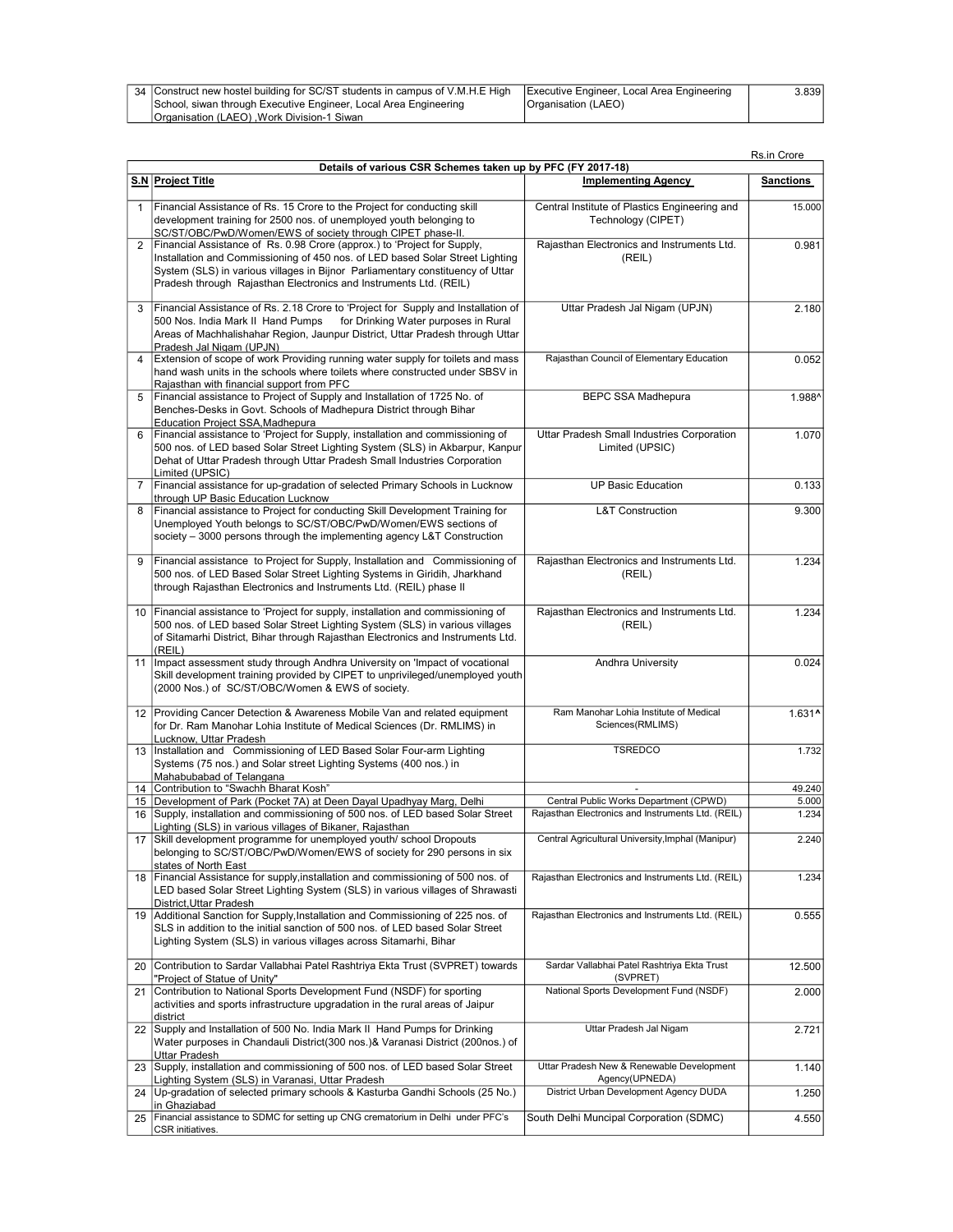|                | Details of various CSR Schemes taken up by PFC (FY 2016-17)                                                                                                                                                                                                                                                                                                        |                                                                     |                    |  |
|----------------|--------------------------------------------------------------------------------------------------------------------------------------------------------------------------------------------------------------------------------------------------------------------------------------------------------------------------------------------------------------------|---------------------------------------------------------------------|--------------------|--|
|                | S.N Project Title                                                                                                                                                                                                                                                                                                                                                  | <b>Implementing Agency</b>                                          | <b>Sanctions</b>   |  |
| $\mathbf{1}$   | Project for implementation of 500 nos. of solar based LED Street Lighting<br>System in Pilibhit Parliamentary constituency of Uttar Pradesh                                                                                                                                                                                                                        | Central Electronics Limited (CEL)                                   | 1.275              |  |
| 2              | Project for providing financial assistance for Employment Oriented Training and<br>Skill Development programme for SC/ST/OBC/Women & EWS of society for<br>2000 persons under PFC's CSR initiative through Construction Industry<br>Development Council (CIDC)                                                                                                     | <b>Construction Industry Development Council</b><br>(CIDC)          | 7.892              |  |
| 3              | Financial assistance to Project for Skill Development programme for persons<br>belonging to SC/ST/OBC/Women/PWD & EWS of society for 3000 persons<br>through L& T construction at an estimated cost of Rs.9,30,00,000/- inclusive of<br>taxes.                                                                                                                     | <b>L&amp;T Construction</b>                                         | 9.300              |  |
| 4              | Financial assistance from PFC for the Project for conducting Skill Development<br>Training Programme for SC/ST/OBC/PWD/Women & EWS of society for 2500<br>candidates across the country-phase-I                                                                                                                                                                    | Central Institute of Plastics Engineering and<br>Technology (CIPET) | 15.000             |  |
| 5              | Financial assistance to Project for Provisioning of Hi-End Prosthetic & Orthotic<br>Artificial Limbs to Persons with Disabilities (PwDs) in Mumbai and its suburb<br>areas i.e Thane. Kalyan, Raigad, Uraan ets., through ALMICO.                                                                                                                                  | ALIMCO (Artificial Limbs Manufacturing<br>Corporation of India)     | 1.100              |  |
| 6              | Financial assistance to Project for Installation and commissioning of 544 nos.<br>of LED based Solar PV Street Lighting System in Giridih, Bokaro and<br>Dhandbad districts (Giridih-Parliamentary Constituency) of Jharkhand through<br>Rajasthan Electronics and Instruments Ltd.(REIL)                                                                          | Rajasthan Electronics and Instruments Ltd.<br>(REIL)                | 1.186              |  |
| $\overline{7}$ | Financial Assistance to Project for implementation of 500nos. Of solar based<br>LED Street Lighting System in Basti District (Basti Parliamentary constituency)<br>of Uttar Pradesh through Central Electronics Limited                                                                                                                                            | Central Electronics Limited (CEL)                                   | 1.275              |  |
| 8              | Financial assistance to Project for Skill Development programme for<br>SC/ST/OBC/Women/PWD & EWS of society for 900 persons through IGIAT.                                                                                                                                                                                                                         | Indo-German Institute of Advanced Technology<br>(IGIAT)             | 2.204              |  |
| 9              | Financial Assistance to Project for Fitment of cochlear Implants to<br>100(Hundred) Hearing Impaired Children through ALIMCO.                                                                                                                                                                                                                                      | Artificial Limbs Manufacturing Corporation of<br>India (ALIMCO)     | 6.300              |  |
| 10             | Financial Assistance to the Project for Solar Community Irrigation Schemes for<br>1000 Hectares area in Chhattisgarh State                                                                                                                                                                                                                                         | Chattisgarh State Renewable Energy<br>Development Agency (CREDA)    | 24.000             |  |
| 11             | Financial Assistance to the Project for Plantation in Nagpur Region of NH-7<br>through National Highways Authority of India (NHAI)                                                                                                                                                                                                                                 | National Highway Authority of India (NHAI)                          | 12.627             |  |
| 12             | Financial Assistance to Project for implementation of 500nos. Of solar based<br>LED Street Lighting System in Srawasti District (Srawasti Parliamentary<br>Constituency) of Uttar Pradesh through PEC Limited.                                                                                                                                                     | <b>PEC Limited</b>                                                  | 1.125              |  |
| 13             | Proposal for contribution to National Sports Development Fund (NSDF) for<br>promotion and development of sports in India under PFC's CSR initiative                                                                                                                                                                                                                | National Sport Development Fund (NSDF)                              | 0.100              |  |
| 14             | Financial Assistance to Project for implementation of 500 nos. of Solar based<br>LED Street Lighting System (SLS) in Bhadohi (Sant Ravidas Nagar) district of<br>Uttar Pradesh (UP) through Rajasthan Electronics and Instruments Ltd. (REIL)<br>– Phase II                                                                                                        | Rajasthan Electronics and Instruments Ltd.<br>(REIL)                | 1.090              |  |
| 15             | Financial assistance to the Project of Employment Oriented Skill Devlopment<br>programme for SC/ST/OBC/Women/PWD/EWS of society through CRISP<br>(1200 persons)                                                                                                                                                                                                    | Centre for Research & Industrial Staff<br>Performance (CRISP)       | 4.530              |  |
| 16             | Financial Assistance to the project of Renewable Energy Solutions for meeting<br>Electricity requirements for communication, Community and water Pumping of<br>tribal and rural Areas of Raja Borari Estate, Timarni in Madhya Pradesh<br>through Urja Vikas Nigam Limited (MPUVNL)                                                                                | Madhya Pradesh Urja Vikas Nigam Ltd.<br>(MPUVNL)                    | 2.325 <sup>4</sup> |  |
| 17             | Financial assistance for trailer mounted mobile bio toilets and conventional<br>sulabh toilets for the people living in the jhuggis/slum in Baddi Barotiwala<br>Nalagarh (BBN) area, Himachal Pradesh through Baddi Barotiwala Nalagarh<br>Development Authority (BBNDA)                                                                                           | Baddi Barotiwala Nalagarh Development Authority<br>(BBNDA)          | 1.982^             |  |
| 18             | Financial Assistance to 'Project for Installation/ Construction of 15 nos. of<br>Escalators at Railway stations in Mumbai" through Western Railways                                                                                                                                                                                                                | Railways                                                            | 16.226             |  |
| 19             | Financial Assistance for the project of providing Cancer Detection & Awareness<br>Mobile Van and related equipments for Sir Sunderlal Hospital, Department of<br>Surgical Oncology, Institute of Medical Sciences (IMS), Banaras Hindu<br>University (BHU), Varanasi, Uttar Pradesh under PFC's CSR initiative through<br>Banaras Hindu University (BHU), Varanasi | Banaras Hindu University(BHU)                                       | 1.170              |  |
| 20             | Financial Assistance to 'Project for implementation of Solar based LED Street<br>Lighting System (SLS) and Solar High Mast Lights (SHMLS) in Deoria region of<br>Uttar Pradesh (UP) through Energy Efficiency Services Ltd. (EESL)                                                                                                                                 | Energy Efficiency Services Ltd(EESL)                                | 0.492              |  |
| 21             | Financial Assistance to 'Project for implementation of Solar based LED Street<br>Lighting System (SLS) and Solar High Mast Lights (SHMLS) in Agra (North),<br>Agra (South) and Firozabad regions of Uttar Pradesh (UP) through Energy<br>Efficiency Services Ltd. (EESL)                                                                                           | Energy Efficiency Services Ltd(EESL)                                | 2.260              |  |
| 22             | Financial Contribution to 'Swachh Bharat Kosh' under PFC's CSR initiatives                                                                                                                                                                                                                                                                                         |                                                                     | 54.820             |  |
| 23             | Proposal for providing Financial Assistance to 'Project for Construction of<br>580Hand Washing Units in Govt. schools of Sitamarhi district in Bihar through<br>Bihar Education Project Council (BEPC), Sitamarhi'                                                                                                                                                 | Bihar Education Project Council (BEPC),                             | 1.980              |  |
| 24             | Financial Assistance to "Project For Supply and Installation of 500 No. India<br>Mark II Hand Pumps for Drinking purposes in Villages in Siddharth Nagar, Uttar<br>Pradesh through Uttar Pradesh Jal Nigam (UPJN)                                                                                                                                                  | Uttar Pradesh Jal Nigam (UPJN)                                      | 1.845              |  |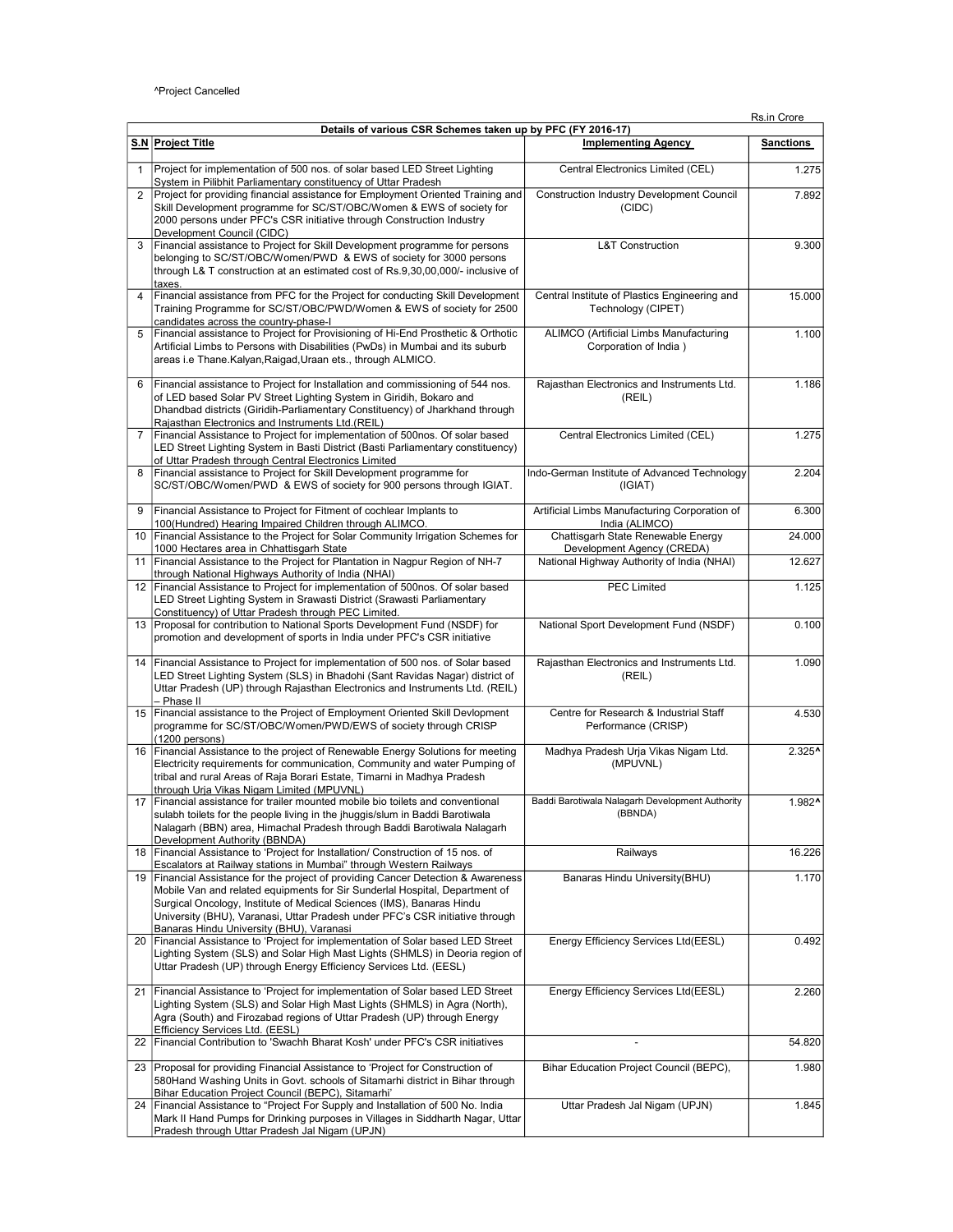|    | 25 Financial assistance of Rs.5 Crore to Andhra Pradesh state Skill Devlopment<br>Corporation (APSSDC) towards conducting Skill Development Training for unemployed<br>vouth belonging to SC/ST/OBC/PwD/Women/PWD/EWS of society in Andhra Pradesh       | Andhra Pradesh state Skill Devlopment Corporation<br>(APSSDC)          | 5.0001             |
|----|----------------------------------------------------------------------------------------------------------------------------------------------------------------------------------------------------------------------------------------------------------|------------------------------------------------------------------------|--------------------|
|    | 26   Financial assistance to Project for supply, installation and commissioning of 500 nos. of<br>LED based Solar Street Lighting System (SLS) in various villages in Pali Parliamentary<br>constituency of Rajasthan through REIL                       | Rajasthan Electronics and Instruments Ltd. (REIL)                      | 1.090 <sup>1</sup> |
| 27 | Impact assessment study through Indian Institute of Social Welfare and Business<br>management on 'Impact of LED based solar street Lighting systems (SSLSs) and solar<br>Home Lighting Systems (SHLSs) in select district/villages of Arunachal Pradesh' | Indian Institute of Social Welfare and Business<br>management (IISWBM) | 0.048              |

**A** Project Short Closed

Rs.in Crore

|                | Details of various CSR Schemes taken up by PFC (FY 2015-16)                                                                                                                                                                                                   |                                                                        |                  |  |
|----------------|---------------------------------------------------------------------------------------------------------------------------------------------------------------------------------------------------------------------------------------------------------------|------------------------------------------------------------------------|------------------|--|
|                | S.N Project Title                                                                                                                                                                                                                                             | <b>Implementing Agency</b>                                             | <b>Sanctions</b> |  |
|                | Impact Assessment study of Project for Supply, Installation and Commissioning<br>of Grid connected Rooftop Solar PV (RTSPV) projects of aggregate capacity of<br>500 kWp in Kalinga Institute of Social Sciences (KISS), Bhubaneswar(Odisha)                  | Indian Institute of Social Welfare And Business<br>Management (IISWBM) | 0.015            |  |
| $\overline{2}$ | Impact Assessment Study of Project for Supply, Installation and Commissioning<br>of Solar Photo Voltaic (SPV) Power Plants with aggregate capacity of 245KWp<br>in Schools of Puniab.                                                                         | PEC University of Technology (PECUT)                                   | 0.015            |  |
| 3              | Impact Assessment study of Project for Skill development programme for<br>SC/ST/OBC/Women & EWS of society for 1000 persons implmented by CIDC                                                                                                                | Kirori Mal College, University of Delhi                                | 0.017            |  |
| 4              | Providing the services of Automatized Sweeping Collection & Transportation of<br>Municipal Solid Waste (MSW) in Fourteen wards of Varanasi Municipal Area in<br>lieu of E-Vehicles                                                                            | Varanasi Nagar Nigam (VNN)                                             | 8.000            |  |
| 5              | Financial Assistance to Project for implementation of 500 nos. of Solar based<br>LED Street Lighting Systems in Bhadohi district (Bhadohi-Parliamentary<br>Constituency) of Uttar Pradesh through Rajasthan Electronics and Instruments<br>Ltd                | Rajasthan Electronics and Instruments Ltd.<br>(REIL)                   | 1.090            |  |
| 6              | Financial Assistance to Project for implementation of 500 nos. of Solar based<br>LED Street Lighting Systems in Phoolpur Parliamentary Constituency of Uttar<br>Pradesh through Rajasthan Electronics and Instruments Ltd                                     | Rajasthan Electronics and Instruments Ltd.<br>(REIL)                   | 1.090            |  |
|                | Financial Assistance for construction & procurement-cum-installation of<br>required equipments for Multi Therapy Unit(MTU) at Ground Floor of Manav<br>Mandir Hospital at Jatoli, District: Solan, Himachal Pradesh through Hindustan<br>Prefab Limited (HPL) | Hindustan Prefab Limited (HPL)                                         | 1.940            |  |

|                                                             |                                                                                                  |                                                  | Rs.in Crore      |
|-------------------------------------------------------------|--------------------------------------------------------------------------------------------------|--------------------------------------------------|------------------|
| Details of various CSR Schemes taken up by PFC (FY 2014-15) |                                                                                                  |                                                  |                  |
|                                                             | S.N Project Title                                                                                | <b>Implementing Agency</b>                       | <b>Sanctions</b> |
|                                                             |                                                                                                  |                                                  |                  |
| 1                                                           | Financial Assistance for Skill Development Training Programmes for youth                         | National Scheduled Castes Finance and            | 4.750            |
|                                                             | belonging to Scheduled Castes through National Scheduled Castes Finance                          | Development Corporation (NSFDC)                  |                  |
|                                                             | and Development Corporation (NSFDC) (4750 persons)                                               |                                                  |                  |
| $\overline{2}$                                              | Financial Assistance for Skill Development Programme for SC/ ST/ OBC /                           | <b>L&amp;T Construction</b>                      | 4.125            |
|                                                             | Women & EWS of society through L&T Construction (1500 persons)                                   |                                                  |                  |
| 3                                                           | Financial Assistance for Employment Oriented Training and Skill Development                      | <b>Construction Industry Development Council</b> | 5.919            |
|                                                             | Programme for SC/ST/OBC/Women & EWS of society for 1500 persons                                  | (CIDC)                                           |                  |
|                                                             |                                                                                                  |                                                  |                  |
| 4                                                           | Financial Assistance for promotion of Sustainable Sanitation by creating                         | Gramin Vikas Trust (GVT)                         | 7.155            |
|                                                             | awareness and construction of 3,000 nos. of Toilets in the villages of                           |                                                  |                  |
|                                                             | Rajasthan, Bihar & West Bengal through Gramin Vikas Trust (GVT)                                  |                                                  |                  |
| 5                                                           | Financial Assistance to project for extending Clean Energy Solutions to 25000                    | The Energy & Resources Institute (TERI)          | 8.998            |
|                                                             | nos. of households across backward districts of Bihar through TERI                               |                                                  |                  |
|                                                             |                                                                                                  |                                                  |                  |
| 6                                                           | Financial Assistance for Employment Oriented Skill Development Programme                         | Centre for Research & Industrial Staff           | 5.059            |
|                                                             | for SC/ ST/ OBC /Women & EWS of society through CRISP (1425 persons)                             | Performance (CRISP)                              |                  |
| $\overline{7}$                                              | Financial Assistance for Skill Development Training to 1200 Persons with                         | National Handicapped Finance and                 | 1.260            |
|                                                             |                                                                                                  |                                                  |                  |
|                                                             | Disabilities (PwDs) through National Handicapped Finance and Development                         | Development Corporation (NHFDC)                  |                  |
| 8                                                           | Corporation (NHFDC)<br>Financial Assistance to 'Project of LED based Solar Home Lighting Systems | Energy Efficiency Services Limited (EESL)        | 15.117           |
|                                                             | (SHS) in 8589 nos. households in Ten Districts of Arunachal Pradesh through                      |                                                  |                  |
|                                                             | <b>Energy Efficiency Services Limited (EESL)</b>                                                 |                                                  |                  |
| 9                                                           | Financial Assistance for conducting Vocational Skill development training for                    | Central Institute of Plastics Engineering &      | 12.000           |
|                                                             | unprivileged/unemployed youth of SC/ST/OBC/PWD/Women & EWS of society                            | Technology (CIPET)                               |                  |
|                                                             | through CIPET for 2000 persons                                                                   |                                                  |                  |
| 10                                                          | Construction of Toilets in the Government Schools of Andhra Pradesh under                        | Hindustan Prefab Limited (4419 Toilets)          | 209.620          |
|                                                             | Swachh Bharat Swachh Vidyalaya Abhiyan (8100 toilets)                                            |                                                  |                  |
|                                                             | Construction of Toilets in the Government Schools of Andhra Pradesh under                        | State Govt./District Administration(3681         |                  |
|                                                             | Swachh Bharat Swachh Vidyalaya Abhiyan (8100 toilets)                                            | Toilets)                                         |                  |
| 11                                                          | Additional amount for Skill Development Programme in Dindori (Madhya                             | MPCON Ltd.                                       | 0.027            |
|                                                             | Pradesh) through MPCON for FY 13-14 project                                                      |                                                  |                  |
|                                                             | 12 Additional amount for Skill Development Programme in Bastar (Chhattisgarh)                    | MPCON Ltd.                                       | 0.007            |
|                                                             | through MPCON for FY 13-14 project                                                               |                                                  |                  |
|                                                             | 13 Construction of Toilets in the Government Schools of Rajasthan under Swachh                   | Ircon Infrastructure & Services Ltd.             | 25.970           |
|                                                             | Bharat Swachh Vidyalaya Abhiyan (1100 toilets)                                                   |                                                  |                  |
|                                                             |                                                                                                  |                                                  |                  |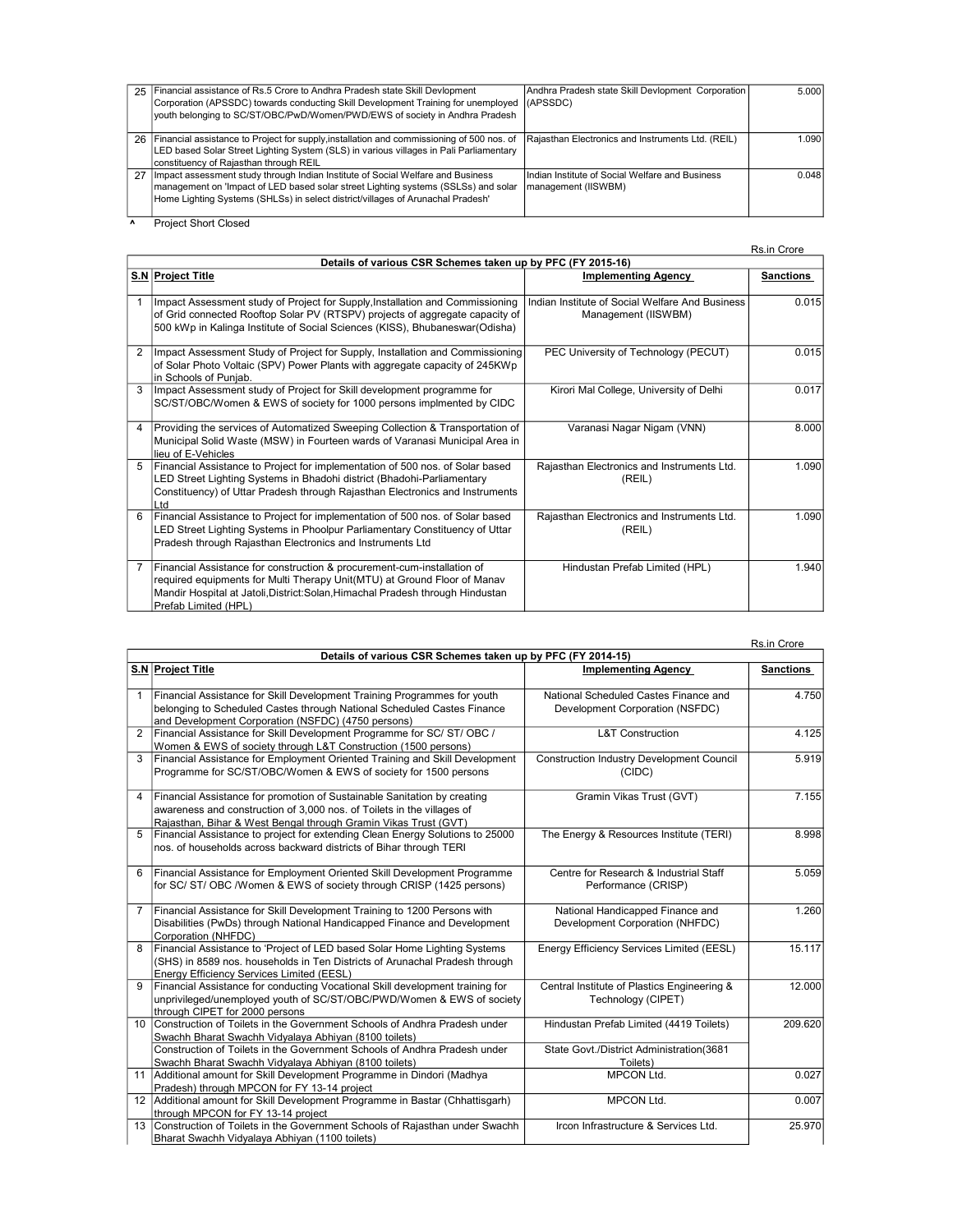| Construction of Toilets in the Government Schools of Rajasthan under Swachh        | State Govt. of Rajasthan/RCEE/SSA/TDA    |          |
|------------------------------------------------------------------------------------|------------------------------------------|----------|
| Bharat Swachh Vidyalaya Abhiyan (1100 toilets)                                     |                                          |          |
| [14] Construction of Trauma Centre at Sojat Tehsil (Rajasthan) through Medical and | Medical and Health Division, Jodhpur     | $2.304^$ |
| Health Division, Jodhpur                                                           |                                          |          |
| 15 Training programme on CSR through TISS                                          | Tata Institute of Social Sciences (TISS) | 0.0061   |
| <b>Project Cancelled</b>                                                           |                                          |          |

|                |                                                                                                                                                                                                                                                         |                                                                            | Rs.in Crore      |
|----------------|---------------------------------------------------------------------------------------------------------------------------------------------------------------------------------------------------------------------------------------------------------|----------------------------------------------------------------------------|------------------|
|                | Details of various CSR Schemes taken up by PFC (FY 2013-14)                                                                                                                                                                                             |                                                                            |                  |
|                | <b>S.N Project Title</b>                                                                                                                                                                                                                                | <b>Implementing Agency</b>                                                 | <b>Sanctions</b> |
| $\mathbf{1}$   | Improving Operational Reliability and Service Quality of Primary Health Centres<br>(PHC) through provision of Clean & Reliable Power by installing micro solar PV<br>power plants                                                                       | The Energy & Resources Institute (TERI)                                    | 7.535            |
| $\overline{2}$ | Skill Development Programme for SC/ST/OBC/Women & EWS of society<br>(1000 persons)                                                                                                                                                                      | <b>Construction Industry Development Council</b><br>(CIDC)                 | 3.846            |
| 3              | Skill Development Programme for SC/ST/OBC/Women & EWS of society (500<br>persons)                                                                                                                                                                       | Indo-German Institute of Advanced Technology<br>(IGIAT)                    | 1.188            |
| 4              | Additional amount for Project for Installation of solar home lighting systems on<br>the looms of prestigious Chanderi Saree weavers                                                                                                                     | Madhya Pradesh Urja Vikas Nigam Ltd.<br>(MPUVNL)                           | 0.033            |
| 5              | Water Distribution Pipeline in selected wards of Chanderi town, Ashok Nagar<br>district, Madhya Pradesh state                                                                                                                                           | Municipal Board of Chanderi town                                           | 3.661            |
| 6              | Financial Assistance for Supply, installation and commissioning of Solar<br>Lighting System at Streets of villages of Bokaro district of Jharkhand                                                                                                      | Solar Energy Corporation of India (SECI)                                   | 1.045            |
| 7              | Appointment of Consultant for preparation of 5 year CSR&SD Plan                                                                                                                                                                                         | Mr. Kaushik Datta                                                          | 0.015            |
| 8              | Skill Development Programme for SC/ ST/ OBC / Women & EWS of society<br>through L&T Construction (1200 persons)                                                                                                                                         | <b>L&amp;T Construction</b>                                                | 3.240            |
| 9              | Distribution of Solar Lanterns in selected blocks of Chhattisgarh                                                                                                                                                                                       | Chattisgarh State Renewable Energy<br>Development Agency (CREDA)           | 1.560            |
| 10             | Financial Assistance for Supply, installation and commissioning of Mini/Micro<br>Off Grid Solar PV Power Plant in three villages - Phoj Kudana, Bhoj Plasra &<br>Patiye ki Bhood under Ambala circle in Haryana state                                   | Solar Energy Corporation of India (SECI)                                   | $3.841*$         |
| 11             | Skill Development Programme for SC/ ST/ OBC / Women & EWS of society in<br>Control & Automation and IT related courses through IGIAT (300 persons)                                                                                                      | Indo-German Institute of Advanced Technology<br>(IGIAT)                    | 0.791            |
| 12             | Skill Development Programme for SC/ ST/ OBC / Women & EWS of society in<br>IT related courses through CRISP (300 persons)                                                                                                                               | Centre for Research and Industrial Staff<br>Performance (CRISP)            | 1.028            |
| 13             | Financial Assistance for Relief & Rehabilitation activities in the flood affected<br>areas of Uttarakhand for re-building of infrastructure destroyed during calamity                                                                                   | <b>THDC</b>                                                                | 3.000            |
| 14             | Impact Assessment of Project for construction of Toilet-cum-bathroom facilities<br>at Leh-Ladakh region (J&K)                                                                                                                                           | Kashmir University                                                         | 0.017            |
| 15             | Skill Development Programme for SC/ ST/ OBC/ Physically Challenged/<br>Women & EWS of society through CIPET (600 persons)                                                                                                                               | Central Institute of Plastics Engineering and<br>Technology (CIPET)        | 3.600            |
| 16             | Skill Development Programme in Dindori (Madhya Pradesh) for SC/ ST/ OBC/<br>Physically Challenged/ Women & EWS of society through MPCON Ltd. (1000<br>persons)                                                                                          | <b>MPCON Ltd.</b>                                                          | 1.755            |
| 17             | Financial Assistance for Supply, installation and commissioning of Solar PV<br>system and Biomass Cook stove in selected Anganwadi centres in<br>Chhattisgarh state                                                                                     | Chattisgarh State Renewable Energy<br>Development Agency (CREDA)           | 5.000            |
| 18             | Training related to Sustainable Development Aspects                                                                                                                                                                                                     | Delhi Institute of Fire Engineering                                        | 0.010            |
| 19             | Impact Assessment Study of Project for Providing Clean Lighting & ICT<br>Services to schools in Meghalaya, Andhra Pradesh and Odisha through Solar<br>PV energy                                                                                         | Andhra University                                                          | 0.015            |
| 20             | Skill Development Programme in Bastar region (Chhattisgarh) for SC/ ST/<br>OBC/ Physically Challenged/ Women & EWS of society through MPCON Ltd.<br>(500 persons)                                                                                       | MPCON Ltd.                                                                 | 0.893            |
| 21             | Skill Development Programme in selected states for SC/ ST/ OBC/ Physically<br>Challenged/ Women & EWS of society through NBCFDC (2700 persons)                                                                                                          | National Backward Classes Finance and<br>Development Corporation (NBCFDC)  | 4.451            |
| 22             | Financial Assistance for Supply, installation and commissioning of Grid<br>connected Roof Top Solar PV (RTSPV) Projects of aggregate capacity of 500<br>kWp in Kalinga Institute of Social Science (KISS) in the city of Bhubeneswar of<br>Odisha state | Solar Energy Corporation of India (SECI)                                   | 2.025            |
| 23             | Impact Assessment Study of Project for Distribution of Solar Lanterns to the<br>Shepherds in Kargil region (J&K)                                                                                                                                        | <b>Kashmir University</b>                                                  | 0.017            |
| 24             | Financial Assistance/ contributions towards Prime Minister's/ Chief Minister's<br>Relief Fund for Relief and Rehabilitation activities in the Cyclonic Storm<br>"Phailin" affected areas of Odisha states                                               | Chief Minister Relief Fund                                                 | 1.000            |
| 25             | Financial Assistance fo Skill Development Training to 4230 Persons with<br>Disabilities (PwDs)                                                                                                                                                          | National Handicapped Finance and<br>Development Corporation (NHFDC)        | 0.982            |
| 26             | Additional amount for Providing Solar water heating and Solar Steam<br>generating cooking systems in Rajiv Gandhi Navodaya Vidyalaya in<br>Uttarakhand which was sanctioned in FY 12-13 under SD                                                        | Uttarakhand Renewable Energy Development<br>Agency (UREDA)                 | 0.101            |
| 27             | Financial Assistance for Supply, Installation and Commissioning of LED based<br>Solar Street Lighting System in villages of Eight Districts of Arunachal Pradesh<br>(1735 nos.)                                                                         | <b>Energy Efficiency Services Limited (EESL)</b>                           | 5.340            |
| 28             | Electrification of 45 un-electrified villages/hamlets in Karnataka using<br>Renewable Energy sources through KREDL                                                                                                                                      | Karnataka Renewable Energy Development<br>Limited (KREDL)                  | $6.85**$         |
| 29             | Skill Development Training Programme to benefit 900nos. women Safai<br>Karamcharis and their dependents                                                                                                                                                 | National Safai Karamcharis Finance and<br>Development Corporation (NSKFDC) | 1.933            |
| 30             | Financial Assistance for LED based Solar Home Lighting for Bidi Workers in<br>Ashok Nagar District of Madhya Pradesh (3675 nos)                                                                                                                         | Energy Efficiency Services Ltd (EESL)                                      | 5.445            |

\* Project Short Closed